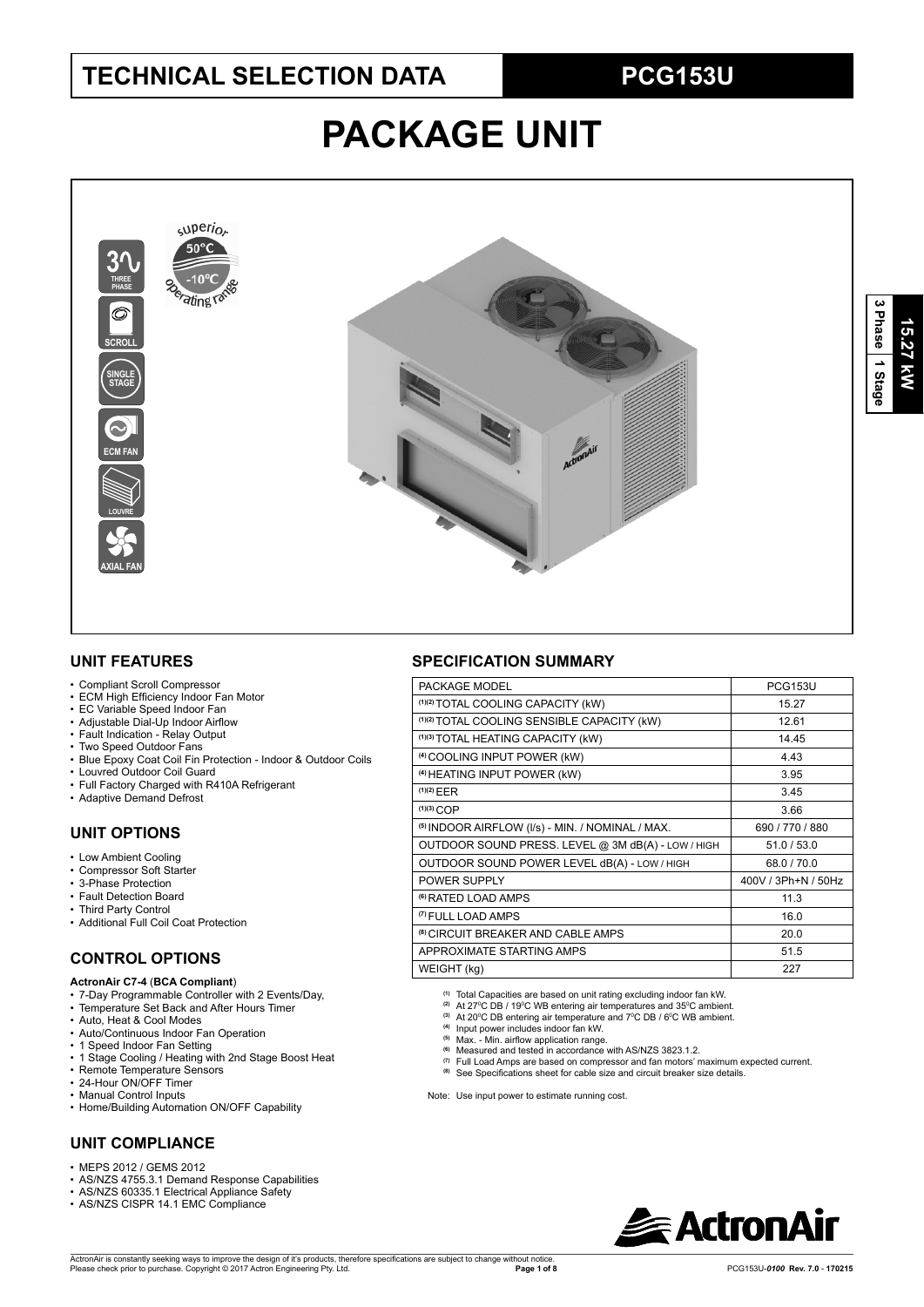# **CAPACITY SELECTION DATA PCG153U**

**COOLING PERFORMANCE**

| Ø<br>Ų<br>ັທ |
|--------------|
| မ္ဘ<br>σ     |

 $\overline{3}$ 

| <b>AIR ENTERING</b> |                 | <b>TOTAL</b>    |                           |              |              |               | <b>TOTAL SENSIBLE CAPACITY - KW</b>     |               |              |                |       |                |       |
|---------------------|-----------------|-----------------|---------------------------|--------------|--------------|---------------|-----------------------------------------|---------------|--------------|----------------|-------|----------------|-------|
| <b>OUTDOOR</b>      | <b>INDOOR</b>   | <b>CAPACITY</b> |                           |              |              |               | AT DB TEMPERATURE ONTO INDOOR COIL - °C |               |              |                |       |                |       |
| DB-°C               | $WB - C$        | kW              | 20                        | 21           | 22           | 23            | 24                                      | 25            | 26           | 27             | 28    | 29             | 30    |
|                     | 16              | 15.97           | 9.67                      | 10.58        | 11.48        | 12.36         | 13.23                                   | 13.95         |              |                |       |                |       |
|                     | 17              | 15.99           | 8.78                      | 9.65         | 10.56        | 11.46         | 12.36                                   | 13.22         | 14.01        |                |       |                |       |
| 25                  | 18              | 16.29           | 7.82                      | 8.75         | 9.63         | 10.55         | 11.45                                   | 12.33         | 13.23        | 14.05          | 14.79 |                |       |
|                     | 19              | 16.70           | 6.85                      | 7.80         | 8.75         | 9.61          | 10.52                                   | 11.42         | 12.32        | 13.21          | 14.05 | 14.83          | 15.51 |
|                     | 20              | 17.07           | 5.85                      | 6.82         | 7.77         | 8.72          | 9.58                                    | 10.49         | 11.39        | 12.30          | 13.19 | 14.04          | 14.85 |
|                     | $\overline{21}$ | 17.56           |                           | 5.83         | 6.78         | 7.75          | 8.68                                    | 9.54          | 10.47        | 11.36          | 12.25 | 13.16          | 14.02 |
|                     | $\overline{22}$ | 18.00           |                           |              | 5.81         | 6.75          | 7.71                                    | 8.65          | 9.58         | 10.42          | 11.32 | 12.23          | 13.12 |
|                     | 16              | 15.42           | 9.40                      | 10.30        | 11.20        | 12.08         | 12.91                                   | 13.55         |              |                |       |                |       |
|                     | 17              | 15.39           | 8.51                      | 9.38         | 10.30        | 11.20         | 12.08                                   | 12.93         | 13.70        |                |       |                |       |
|                     | 18              | 15.67           | 7.57                      | 8.50         | 9.36         | 10.28         | 11.17                                   | 12.06         | 12.93        | 13.76          | 14.39 |                |       |
| 30                  | 19              | 15.99           | 6.60                      | 7.55         | 8.48         | 9.35          | 10.26                                   | 11.16         | 12.05        | 12.92          | 13.76 | 14.51          |       |
|                     | 20              | 16.39           | 5.62                      | 6.58         | 7.53         | 8.46          | 9.33                                    | 10.24         | 11.14        | 12.03          | 12.91 | 13.77          | 14.56 |
|                     | 21              | 16.86           |                           | 5.58         | 6.54         | 7.49          | 8.44                                    | 9.31          | 10.20        | 11.11          | 12.02 | 12.88          | 13.74 |
|                     | 22              | 17.28           |                           |              | 5.55         | 6.51          | 7.46                                    | 8.40          | 9.26         | 10.17          | 11.08 | 11.97          | 12.85 |
|                     | 16              | 14.82           | 9.11                      | 10.02        | 10.91        | 11.77         | 12.55                                   |               |              |                |       |                |       |
|                     | 17              | 14.84           | 8.23                      | 9.10         | 10.01        | 10.90         | 11.77                                   | 12.60         | 13.31        |                |       |                |       |
|                     | 18              | 15.01           | 7.29                      | 8.21         | 9.08         | 9.99          | 10.88                                   | 11.76         | 12.62        | 13.42          |       |                |       |
| 35                  | 19              | 15.27           | 6.32                      | 7.27         | 8.21         | 9.06          | 9.98                                    | 10.88         | 11.76        | 12.61          | 13.44 | 14.34          |       |
|                     | 20              | 15.67           | 5.35                      | 6.30         | 7.25         | 8.19          | 9.04                                    | 9.95          | 10.85        | 11.73          | 12.60 | 13.45          | 14.22 |
|                     | 21              | 16.06           |                           | 5.33         | 6.28         | 7.23          | 8.15                                    | 9.03          | 9.91         | 10.82          | 11.70 | 12.58          | 13.44 |
|                     | $\overline{22}$ | 16.45           |                           |              | 5.30         | 6.25          | 7.19                                    | 8.13          | 8.99         | 9.88           | 10.78 | 11.68          | 12.56 |
|                     | 16              | 14.09           | 8.77                      | 9.68         | 10.55        | 11.39         | 12.09                                   |               |              |                |       |                |       |
|                     | $\overline{17}$ | 14.11           | 7.86                      | 8.77         | 9.67         | 10.55         | 11.42                                   | 12.19         |              |                |       |                |       |
|                     | 18              | 14.20           | 6.97                      | 7.90         | 8.75         | 9.67          | 10.55                                   | 11.40         | 12.23        | 12.92          |       |                |       |
| 40                  | 19              | 14.43           | 6.01                      | 6.96         | 7.95         | 8.73          | 9.64                                    | 10.54         | 11.40        | 12.25          | 13.02 |                |       |
|                     | 20              | 14.77           | 5.04                      | 6.00         | 6.94         | 7.86          | 8.72                                    | 9.62          | 10.51        | 11.39          | 12.24 | 13.05          | 13.73 |
|                     | 21              | 15.13           |                           | 5.02         | 5.97         | 6.92          | 7.84                                    | 8.70          | 9.59         | 10.49          | 11.37 | 12.22          | 13.07 |
|                     | $\overline{22}$ | 15.51           |                           |              | 5.00         | 5.95          | 6.88                                    | 7.81          | 8.67         | 9.55           | 10.46 | 11.34          | 12.22 |
|                     | 16              | 13.31           | 8.40                      | 9.32         | 10.18        | 10.98         |                                         |               |              |                |       |                |       |
|                     | 17<br>18        | 13.33           | 7.51<br>6.63              | 8.41         | 9.30<br>8.39 | 10.18         | 11.01                                   | 11.69         |              |                |       |                |       |
|                     |                 | 13.35           |                           | 7.50         |              | 9.29          | 10.18                                   | 11.01         | 11.80        |                |       |                |       |
| 45                  | 19<br>20        | 13.53           | 5.68                      | 6.61         | 7.48<br>6.60 | 8.39          | 9.28                                    | 10.16         | 11.02        | 11.84          | 12.47 |                |       |
|                     | $\overline{21}$ | 13.82<br>14.16  | 4.71                      | 5.66         | 5.64         | 7.52          | 8.37                                    | 9.25<br>8.35  | 10.14        | 11.01<br>10.12 | 11.85 | 12.60<br>11.85 | 12.64 |
|                     | $\overline{22}$ |                 |                           | 4.70         | 4.67         | 6.58<br>5.61  | 7.50<br>6.56                            | 7.47          | 9.24<br>8.33 | 9.22           | 11.01 | 10.97          | 11.82 |
|                     | 16              | 14.55           |                           |              |              |               |                                         |               |              |                | 10.10 |                |       |
|                     | 17              | 12.45<br>12.46  | 8.01<br>$7.\overline{12}$ | 8.93<br>8.01 | 9.75<br>8.92 | 10.43<br>9.76 | 10.54                                   |               |              |                |       |                |       |
|                     | 18              | 12.48           | 6.26                      | 7.12         | 8.00         |               | 9.77                                    |               |              |                |       |                |       |
| 50                  | 19              | 12.56           | 5.32                      | 6.24         | 7.11         | 8.90<br>8.00  | 8.88                                    | 10.58<br>9.77 | 10.59        | 11.33          |       |                |       |
|                     | $\overline{20}$ | 12.80           | 4.36                      | 5.30         | 6.23         | 7.10          | 7.99                                    | 8.86          | 9.74         | 10.60          | 11.39 |                |       |
|                     | $\overline{21}$ | 13.11           |                           | 4.34         | 5.29         | 6.22          | 7.12                                    | 7.97          | 8.84         | 9.73           | 10.60 | 11.40          | 12.12 |
|                     | $\overline{22}$ | 13.45           |                           |              | 4.31         | 5.26          | 6.19                                    | 7.10          | 7.95         | 8.83           | 9.71  | 10.57          | 11.40 |
|                     |                 |                 |                           |              |              |               |                                         |               |              |                |       |                |       |

### **HEATING PERFORMANCE**

| <b>WB TEMP</b><br><b>ON OD</b> |       |       |       |       |       | <b>HEATING CAPACITY - kW</b><br>AT DB ENTERING INDOOR - °C |       |       |       |       |
|--------------------------------|-------|-------|-------|-------|-------|------------------------------------------------------------|-------|-------|-------|-------|
| <b>COIL- °C</b>                |       | 16    |       | 18    |       | 20                                                         |       | 22    | 24    |       |
|                                | TН    | ıн    | TН    | ıн    | ΤН    | ıн                                                         | TН    | IН    | TН    | IН    |
| $-10$                          | 9.06  | 8.52  | 9.02  | 8.48  | 8.98  | 8.44                                                       | 8.93  | 8.40  | 8.89  | 8.36  |
| -8                             | 9.68  | 9.00  | 9.63  | 8.95  | 9.57  | 8.90                                                       | 9.52  | 8.85  | 9.47  | 8.81  |
| $-6$                           | 10.31 | 9.48  | 10.24 | 9.42  | 10.19 | 9.37                                                       | 10.16 | 9.35  | 10.11 | 9.30  |
| $-4$                           | 10.97 | 9.82  | 10.89 | 9.75  | 10.87 | 9.73                                                       | 10.80 | 9.67  | 10.74 | 9.61  |
| $-2$                           | 11.71 | 10.18 | 11.63 | 10.12 | 11.55 | 10.05                                                      | 11.47 | 9.98  | 11.41 | 9.92  |
| $\Omega$                       | 12.41 | 10.68 | 12.32 | 10.60 | 12.27 | 10.55                                                      | 12.18 | 10.47 | 12.10 | 10.41 |
| $\overline{2}$                 | 13.12 | 11.68 | 13.02 | 11.58 | 12.91 | 11.49                                                      | 12.82 | 11.41 | 12.73 | 11.33 |
| 4                              | 13.89 | 13.20 | 13.75 | 13.06 | 13.67 | 12.99                                                      | 13.58 | 12.90 | 13.47 | 12.80 |
| 6                              | 14.70 | 14.70 | 14.57 | 14.57 | 14.45 | 14.45                                                      | 14.34 | 14.34 | 14.25 | 14.25 |
| 8                              | 15.54 | 15.54 | 15.40 | 15.40 | 15.27 | 15.27                                                      | 15.15 | 15.15 | 15.03 | 15.03 |
| 10                             | 16.41 | 16.41 | 16.26 | 16.26 | 16.12 | 16.12                                                      | 15.99 | 15.99 | 15.86 | 15.86 |
| 12                             | 17.31 | 17.31 | 17.15 | 17.15 | 16.99 | 16.99                                                      | 16.84 | 16.84 | 16.69 | 16.69 |
| 14                             | 18.24 | 18.24 | 18.07 | 18.07 | 17.90 | 17.90                                                      | 17.73 | 17.73 | 17.57 | 17.57 |
| 16                             | 19.21 | 19.21 | 19.01 | 19.01 | 18.83 | 18.83                                                      | 18.64 | 18.64 | 18.46 | 18.46 |
| 18                             | 20.20 | 20.20 | 19.99 | 19.99 | 19.78 | 19.78                                                      | 19.57 | 19.57 | 19.38 | 19.38 |

| <b>TH - Total Heating Capacity (kW)</b> |  |
|-----------------------------------------|--|
|                                         |  |

**TH -** Total Heating Capacity (kW).  **IH -** Integrated Heating Capacity (kW) Includes defrost losses.

| <b>AIRFLOW CORRECTION MULTIPLIER</b> |           |        |       |                |       |       |        |
|--------------------------------------|-----------|--------|-------|----------------|-------|-------|--------|
| % VARIATION                          | $-10.39%$ | $-10%$ | $-5%$ | <b>NOMINAL</b> | 5%    | 10%   | 14.29% |
| <b>INDOOR AIRFLOW</b><br>(1/s)       | 690       | 693    | 732   | 770            | 809   | 847   | 880    |
| TOTAL COOLING                        | 0.983     | 0.985  | 0.994 | 1.000          | 1.008 | 1.014 | 1.020  |
| <b>SENSIBLE COOLING</b>              | 0.939     | 0.941  | 0.971 | 1.000          | 1.030 | 1.057 | 1.081  |
| <b>HEATING FACTOR</b>                | 0.995     | 0.995  | 0.998 | 1.000          | 1.002 | 1.004 | 1.006  |

- **NOTES:**
- 1. No allowance has been made for the effect of indoor fan motor.
- 2. Selection tables are based on nominal airflows. Correction factors must be applied for selection away from these conditions.

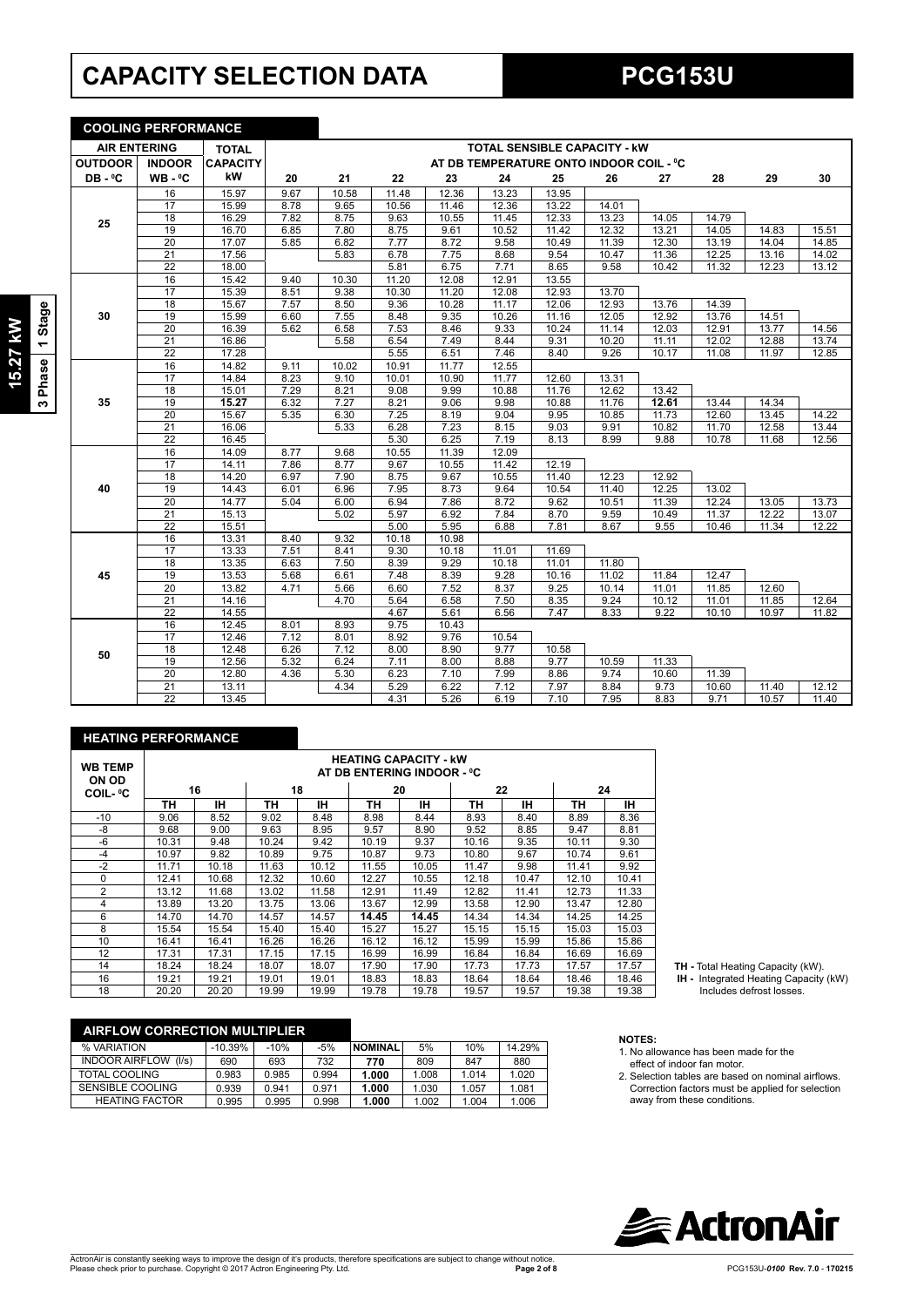# **UNIT DIMENSIONS PCG153U**

# **T** PACKAGE UNIT - STANDARD MODEL





### **NOTES:**

- 1. All dimensions are in mm unless specified.
- 
- 2.Do not scale drawing. 3.Additional Full Coil Coat Protection option available on all units. 4. Suggested Service Clearance and Airflow Allowances are based on conditions that the spaces are free from obstructions and walkway passage of 1000mm is available.

5.Minimum service access areas are responsibilities of the installer.

THIRD ANGLE **PROJECTION** 

 $\equiv$ 



**FRONT VIEW SIDE VIEW**

| UNIT MODEL NUMBER | <b>UNIT</b><br><b>WEIGHT</b><br>(kg) |      |      | <b>CORNER WEIGHTS (kg)</b> |           |     |     |
|-------------------|--------------------------------------|------|------|----------------------------|-----------|-----|-----|
|                   |                                      | LF   | RF   | LR                         | <b>RR</b> | LМ  | RM  |
| <b>PCG153U</b>    | 227                                  | 70.4 | 65.5 | 48.4                       | 42.7      | N/A | N/A |

## **MINIMUM SERVICE ACCESS CLEARANCES & AIRFLOW SPACE ALLOWANCES**



**PLEASE NOTE THAT UNDER ALL CIRCUMSTANCES, CONDENSER AIR MUST NOT RECIRCULATE BACK ONTO CONDENSER COIL. KEEP ALL CLEARANCES FREE OF ANY OBSTRUCTIONS**

| <b>STACKING OF UNITS</b>                             |                                         |  |  |  |  |  |  |
|------------------------------------------------------|-----------------------------------------|--|--|--|--|--|--|
| ONE IN FRONT OF THE OTHER<br>(DISTANCE BET. LF & RF) | SIDE BY SIDE<br>(DISTANCE BET. LF & LR) |  |  |  |  |  |  |
| 1000 mm                                              | $1000$ mm                               |  |  |  |  |  |  |



ActronAir is constantly seeking ways to improve the design of it's products, therefore specifications are subject to change without notice.<br>Please check prior to purchase. Copyright © 2017 Actron Engineering Pty. Ltd.

**Page 3 of 8** PCG153U-*0100* **Rev. 7.0** - **170215**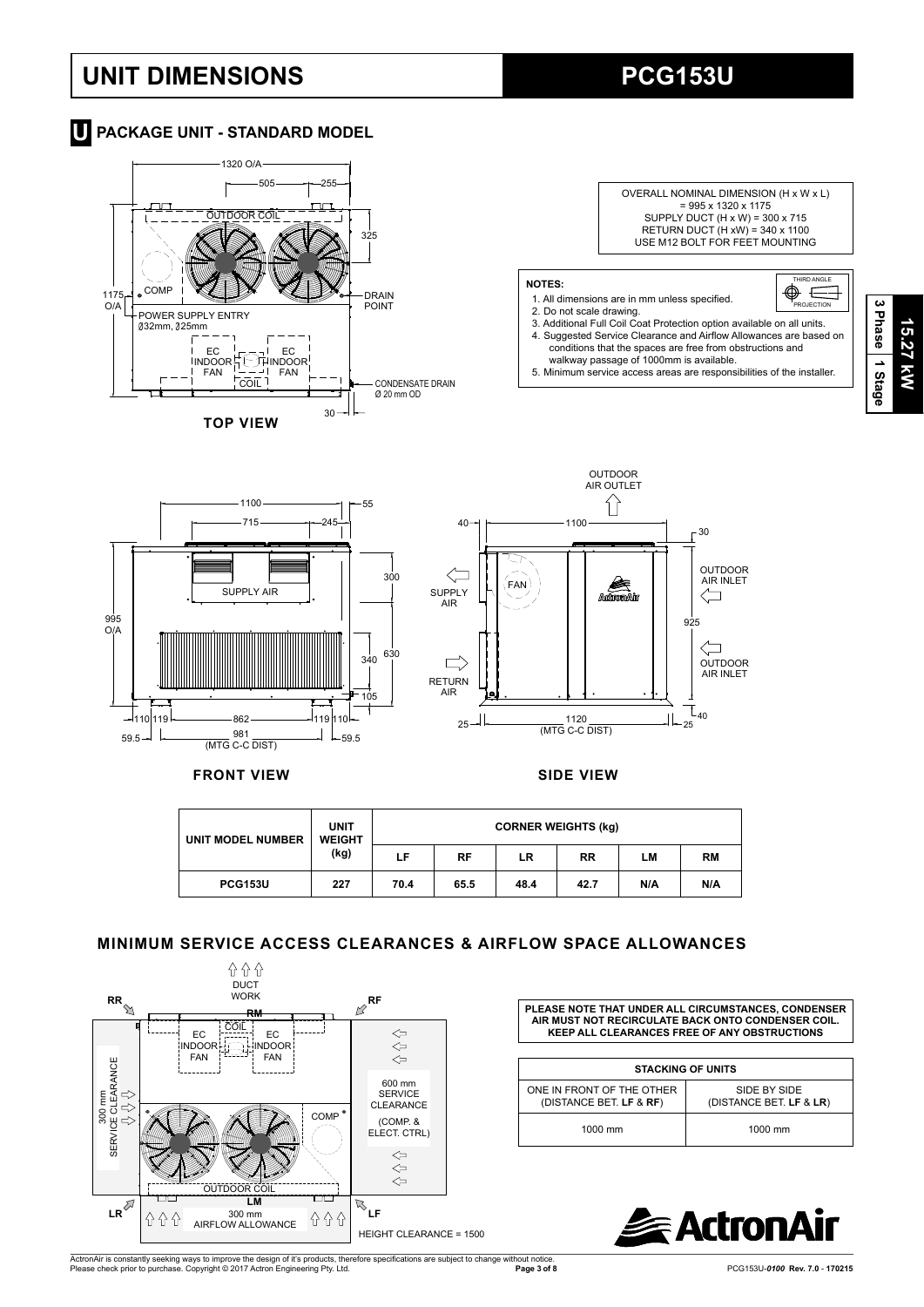# **INDOOR FAN DATA / FAN CURVE PCG153U**

3 Phase 1 Stage **3 Phase 1 Stage** 15.27 kW **15.27 kW**

|                |       | <b>EXTERNAL STATIC PRESSURE (Pa)</b> |       |     |       |     |       |     |       |     |                             |     |       |     |
|----------------|-------|--------------------------------------|-------|-----|-------|-----|-------|-----|-------|-----|-----------------------------|-----|-------|-----|
| <b>AIRFLOW</b> | 50    |                                      | 75    |     | 100   |     | 125   |     | 150   |     | 175                         |     | 200   |     |
| (I/s)          | % PWM | w                                    | % PWM | W   | % PWM | W   | % PWM | W   | % PWM | W   | % PWM                       | W   | % PWM | W   |
| 690            | 64    | 298                                  | 69    | 341 | 71    | 360 | 77    | 421 | 81    | 467 | 86                          | 515 | 90    | 559 |
| 700            | 65    | 301                                  | 70    | 344 | 74    | 384 | 78    | 425 | 82    | 472 | 87                          | 519 | 91    | 562 |
| 725            | 69    | 325                                  | 73    | 365 | 77    | 409 | 81    | 453 | 86    | 499 | 90                          | 547 | 96    | 591 |
| 750            | 72    | 345                                  | 76    | 389 | 81    | 437 | 85    | 481 | 90    | 530 | 95                          | 579 |       |     |
| 770            | 74    | 370                                  | 79    | 411 | 84    | 468 | 88    | 516 | 93    | 560 | 98                          | 609 |       |     |
| 775            | 75    | 374                                  | 80    | 417 | 85    | 471 | 89    | 518 | 94    | 564 |                             |     |       |     |
| 800            | 79    | 398                                  | 84    | 443 | 89    | 495 | 94    | 546 | 98    | 596 |                             |     |       |     |
| 825            | 83    | 426                                  | 88    | 475 | 93    | 525 | 98    | 582 |       |     |                             |     |       |     |
| 850            | 87    | 455                                  | 92    | 510 | 97    | 566 |       |     |       |     | <b>MOTOR / BLOWER LIMIT</b> |     |       |     |
| 875            | 92    | 500                                  | 97    | 556 |       |     |       |     |       |     |                             |     |       |     |
| 880            | 93    | 507                                  | 98    | 564 |       |     |       |     |       |     |                             |     |       |     |

#### **NOTES:**

**W** = Indoor Fan Power, Watts

**PWM** = Pulse Width Modulation Setting, % PWM

 (Adjustable through CPI3-2 Board located in electrical panel). Factory PWM Setting = 84 % PWM for 100 Pa.

- Data in the box indicates Factory Default Setting.

### **(CPI3-2) RESIDENTIAL PWM INTERFACE BOARD**



 Example: 84% PWM = 84 in LED. • LED adjustments are in 1 digit increments.

| <b>GHT</b> | <b>JUMPER</b><br>PIN<br><b>POSITION</b> | <b>INDOOR FAN</b> |
|------------|-----------------------------------------|-------------------|
|            | A                                       | <b>NOT USED</b>   |
| T<br>ER)   | B                                       | <b>NOT USED</b>   |
|            | C                                       | <b>PCG153U</b>    |
|            | D                                       | PCG173U           |
|            | E                                       | <b>PCG203U</b>    |
|            | F                                       | <b>NOT USED</b>   |
|            |                                         |                   |



ActronAir is constantly seeking ways to improve the design of it's products, therefore specifications are subject to change without notice.<br>Please check prior to purchase. Copyright © 2017 Actron Engineering Pty. Ltd.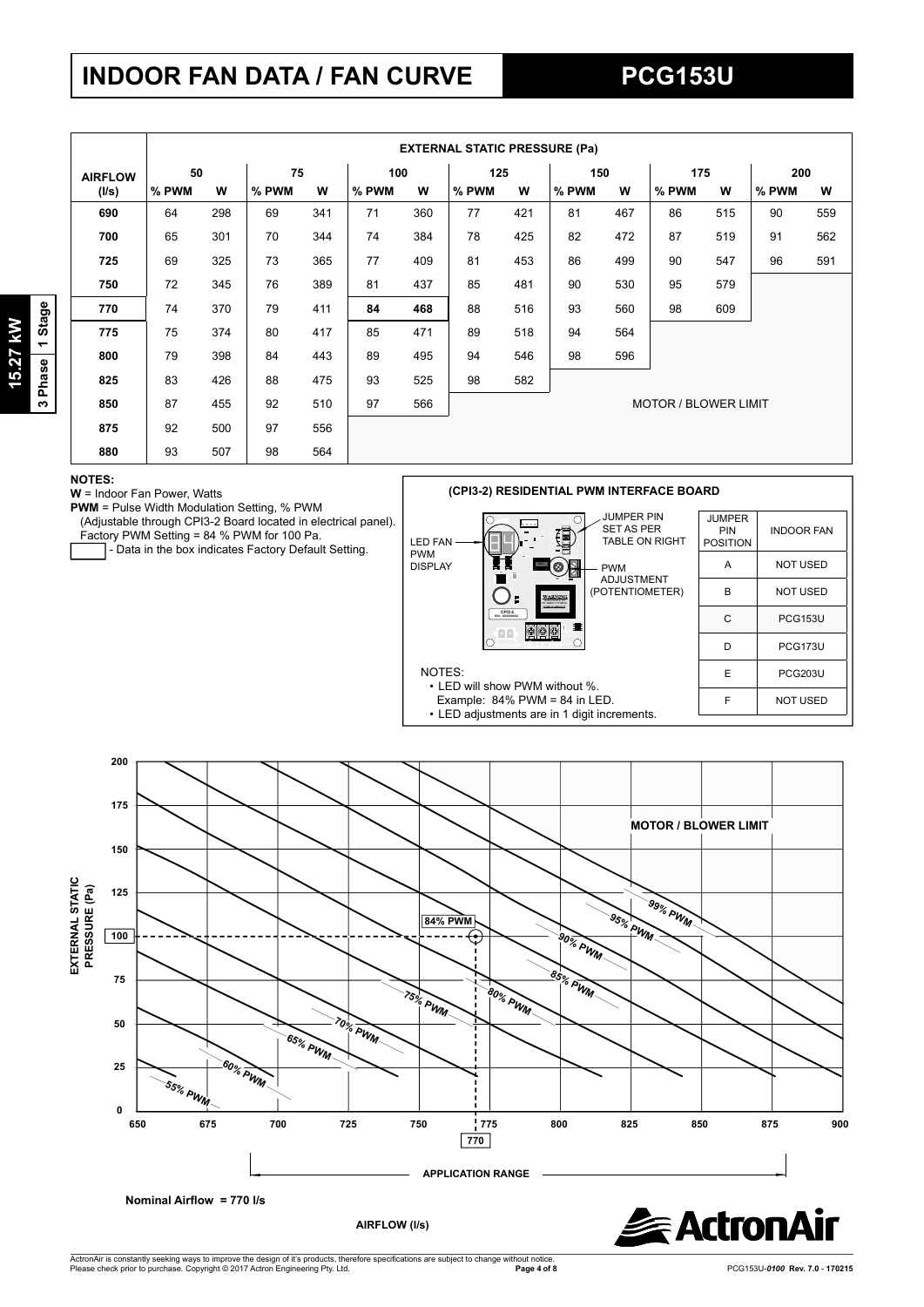# **Outdoor Radiated**

# **Sound Power**

**Level (SWL)**

| Fan<br>Speed | Octave Band Centre Frequency (Hz), dB<br>Sound Power Level<br>dB(A) |      |      |      |      |      |      |      |  |
|--------------|---------------------------------------------------------------------|------|------|------|------|------|------|------|--|
|              |                                                                     | 125  | 250  | 500  | 1k   | 2k   | 4k   | 8k   |  |
| Low          | 68.0                                                                | 70.3 | 69.7 | 65.1 | 61.9 | 60.0 | 53.9 | 48.2 |  |
| High         | 70.0                                                                | 71.6 | 71 2 | 67.1 | 63.9 | 62.4 | 55.6 | 49.0 |  |

# **Indoor Outlet**

**Sound Power** 

| Level (SWL) |
|-------------|
|             |

| Airflow<br>Setting<br>Li/s | Airflow | Sound<br>Power Level<br>dB(A) | Octave Band Centre Frequency (Hz), dB |      |      |      |      |      |      |  |
|----------------------------|---------|-------------------------------|---------------------------------------|------|------|------|------|------|------|--|
|                            |         |                               | 125                                   | 250  | 500  | 1k   | 2k   | 4k   | 8k   |  |
| Nominal                    | 770     | 74.0                          | 71.8                                  | 72.6 | 71.5 | 69.1 | 66.0 | 61.7 | 57.4 |  |

## **OUTDOOR RADIATED INDOOR OUTLET**





### **NOTES:**

- 1. Radiated sound power levels are based on ISO 3743-2.
- 2. Outlet sound power levels are based on ISO 13347-2.

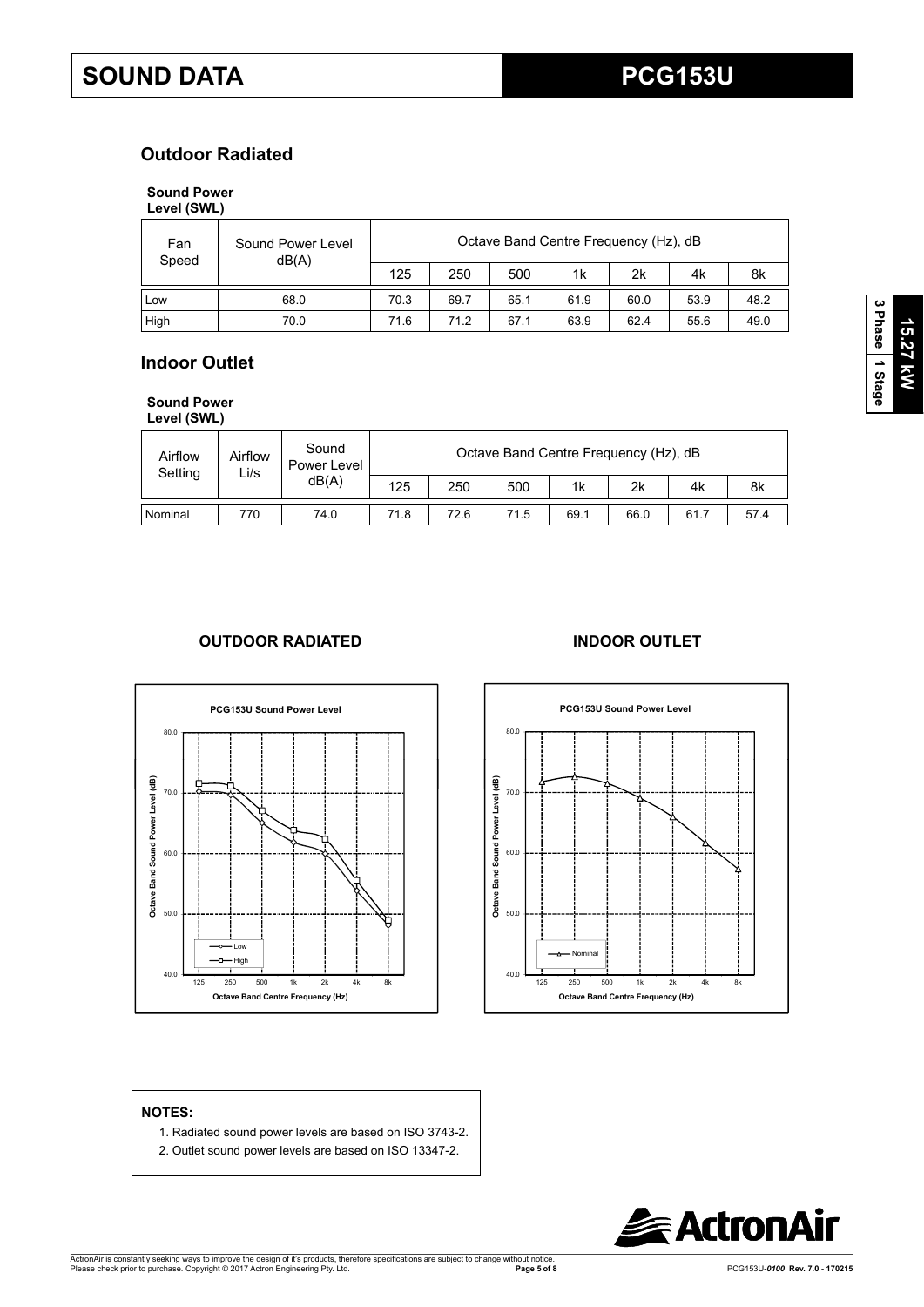# **SPECIFICATIONS PCG153U**

| <b>CONSTRUCTION</b>                                                                                                                          |                                                                                    |                                                                                                                                                                               | <b>COMPRESSOR</b>                                                                                               |              |                                                                                      |                                                                     |                                        |  |  |
|----------------------------------------------------------------------------------------------------------------------------------------------|------------------------------------------------------------------------------------|-------------------------------------------------------------------------------------------------------------------------------------------------------------------------------|-----------------------------------------------------------------------------------------------------------------|--------------|--------------------------------------------------------------------------------------|---------------------------------------------------------------------|----------------------------------------|--|--|
| <b>CABINET BASE</b>                                                                                                                          | 1.2 mm Galvanized Steel                                                            |                                                                                                                                                                               | NUMBER PER UNIT x TYPE                                                                                          |              |                                                                                      | 1 x Scroll (Hermetic)                                               |                                        |  |  |
| CABINET TOP AND SIDES                                                                                                                        | 0.9 - 1.2 mm ZA & Galv. Steel                                                      |                                                                                                                                                                               | <b>FULL LOAD AMPS</b>                                                                                           |              |                                                                                      |                                                                     | 10.0                                   |  |  |
| <b>SURFACE FINISH</b><br>65 µ Baked Polyester Powder Coat                                                                                    |                                                                                    | <b>LOCKED ROTOR AMPS</b>                                                                                                                                                      |                                                                                                                 |              |                                                                                      | 51.5                                                                |                                        |  |  |
| <b>INSULATION (Indoor Unit)</b>                                                                                                              |                                                                                    |                                                                                                                                                                               | <b>STARTING METHOD</b>                                                                                          |              |                                                                                      |                                                                     | D.O.L. (optional soft starter)         |  |  |
| 10 mm Foil Faced Polyethylene                                                                                                                |                                                                                    |                                                                                                                                                                               | <b>REFRIGERATION SYSTEM</b>                                                                                     |              |                                                                                      |                                                                     |                                        |  |  |
| <b>TYPE</b><br>12 mm Expanded Polystyrene                                                                                                    |                                                                                    | REFRIGERANT TYPE<br><b>R-410A</b>                                                                                                                                             |                                                                                                                 |              |                                                                                      |                                                                     |                                        |  |  |
|                                                                                                                                              |                                                                                    |                                                                                                                                                                               | <b>EXPANSION CONTROL</b>                                                                                        |              |                                                                                      | <b>Direct Expansion Orifice</b>                                     |                                        |  |  |
| <b>ELECTRICAL</b>                                                                                                                            |                                                                                    |                                                                                                                                                                               | FACTORY CHARGE (grams)                                                                                          |              |                                                                                      |                                                                     |                                        |  |  |
| <b>VOLTAGE</b><br><b>FREQUENCY</b>                                                                                                           | 400 Volts<br>50 Hz                                                                 |                                                                                                                                                                               |                                                                                                                 |              |                                                                                      |                                                                     |                                        |  |  |
| No. OF PHASES                                                                                                                                | $3$ Phase + N                                                                      |                                                                                                                                                                               | <b>FILTER DRIER</b><br>CONNECTION SIZE & TYPE<br>9.52 mm (3/8") ODF Soldered Bi-Flow                            |              |                                                                                      |                                                                     |                                        |  |  |
| MINIMUM VOLTAGE                                                                                                                              | 380 V                                                                              | <b>FACTORY SUPPLIED / FITTED</b>                                                                                                                                              |                                                                                                                 |              |                                                                                      | No                                                                  |                                        |  |  |
| <b>MAXIMUM VOLTAGE</b>                                                                                                                       | 440 V                                                                              |                                                                                                                                                                               |                                                                                                                 |              |                                                                                      |                                                                     |                                        |  |  |
| FULL LOAD AMPS PHASE - 1*                                                                                                                    |                                                                                    |                                                                                                                                                                               | See Installation Section Section for complete Filter Drier specifications.                                      |              |                                                                                      |                                                                     |                                        |  |  |
| FULL LOAD AMPS PHASE - 2 & 3*                                                                                                                | 16.0                                                                               |                                                                                                                                                                               | <b>PROTECTION DEVICES</b>                                                                                       |              |                                                                                      |                                                                     |                                        |  |  |
| <b>RATED LOAD AMPS**</b>                                                                                                                     | 10.6<br>11.3                                                                       |                                                                                                                                                                               | HIGH PRESSURE CUTOUT SWITCH                                                                                     |              | Nonadjustable (Automatic Reset)                                                      |                                                                     |                                        |  |  |
| APPROX. STARTING AMPS                                                                                                                        | 51.5                                                                               |                                                                                                                                                                               | LOW PRESSURE CUTOUT SWITCH                                                                                      |              |                                                                                      | Nonadjustable (Automatic Reset)                                     |                                        |  |  |
| <b>IP RATING</b>                                                                                                                             | <b>IP 44</b>                                                                       | COMPRESSOR MOTOR TEMP.                                                                                                                                                        |                                                                                                                 |              |                                                                                      | Internal Thermal Cut-Out                                            |                                        |  |  |
| IMPORTANT - The local electricity authority may require limits on starting current and                                                       |                                                                                    |                                                                                                                                                                               | <b>INDOOR FAN OVERLOAD</b>                                                                                      |              |                                                                                      | Internal Thermal Cut-Out                                            |                                        |  |  |
| voltage drop, please check prior to purchase.                                                                                                |                                                                                    |                                                                                                                                                                               | OUTDOOR FAN OVERLOAD                                                                                            |              |                                                                                      | Internal Thermal Cut-Out                                            |                                        |  |  |
|                                                                                                                                              | * Full Load Amps are based on Compressor and Fan Motor's maximum expected current. |                                                                                                                                                                               | SUMP HEATER WATTS *                                                                                             |              |                                                                                      | 30 (if fitted)                                                      |                                        |  |  |
| ** Rated Load Amps are measured and tested in accordance with AS/NZS3823.1.2.                                                                |                                                                                    | *Crankcase Heater is an optional Kit & needs to be ordered separately if required.                                                                                            |                                                                                                                 |              |                                                                                      |                                                                     |                                        |  |  |
| <b>CABLE SIZE &amp; CIRCUIT BREAKER SIZE</b>                                                                                                 |                                                                                    |                                                                                                                                                                               |                                                                                                                 |              |                                                                                      |                                                                     |                                        |  |  |
| Suggested minimum cable size should be used as a guide only, refer to AS/NZS 3000<br>"Australian/New Zealand Wiring Rules" for more details. |                                                                                    | <b>ELECTRIC CONTROLS</b><br>DEFROST METHOD                                                                                                                                    |                                                                                                                 |              |                                                                                      | Reverse Cycle                                                       |                                        |  |  |
| CABLE SIZE (MAIN LINE)                                                                                                                       | 2.5 mm <sup>2</sup> (SUGGESTED MINIMUM)                                            |                                                                                                                                                                               | <b>DEFROST TYPE</b>                                                                                             |              |                                                                                      |                                                                     | <b>Adaptive Demand Defrost</b>         |  |  |
| <b>CIRCUIT BREAKER SIZE</b>                                                                                                                  | 20.0 Amps                                                                          |                                                                                                                                                                               | CONTROL CIRCUIT BREAKER                                                                                         |              |                                                                                      | 10.0 Amps                                                           |                                        |  |  |
|                                                                                                                                              |                                                                                    |                                                                                                                                                                               | CONTROL FIELD WIRING                                                                                            |              |                                                                                      |                                                                     | 2 Core 14 / 0.20 Screened Cable        |  |  |
| <b>OUTDOOR COIL</b>                                                                                                                          |                                                                                    |                                                                                                                                                                               |                                                                                                                 |              |                                                                                      |                                                                     |                                        |  |  |
| <b>TUBE TYPE</b>                                                                                                                             | Copper - Rifle Bore                                                                |                                                                                                                                                                               | OPERATING RANGE<br>It is essential that the unit is correctly sized for the application and operates within its |              |                                                                                      |                                                                     |                                        |  |  |
| <b>FIN TYPE</b>                                                                                                                              | Aluminium - Wave                                                                   |                                                                                                                                                                               |                                                                                                                 |              |                                                                                      | recommended range of operating conditions as shown below.           |                                        |  |  |
| FACE AREA (m sqr)                                                                                                                            | 1.10                                                                               |                                                                                                                                                                               |                                                                                                                 |              | <b>INDOOR</b>                                                                        |                                                                     | <b>OUTDOOR</b>                         |  |  |
| FIN SPACING (per m)                                                                                                                          | 709                                                                                |                                                                                                                                                                               | MODE                                                                                                            | <b>RANGE</b> | <b>AIR INTAKE</b>                                                                    |                                                                     | <b>AIR INTAKE</b>                      |  |  |
| <b>COIL COATING</b>                                                                                                                          | Blue Epoxy Coat Coil Fin Protection<br>---                                         |                                                                                                                                                                               |                                                                                                                 |              | <b>TEMPERATURE</b>                                                                   |                                                                     | <b>TEMPERATURE</b>                     |  |  |
| <b>ROWS</b>                                                                                                                                  |                                                                                    | Cooling                                                                                                                                                                       |                                                                                                                 | Max.<br>Min. |                                                                                      | 30°C DB / 22°C WB                                                   | 50°C DB                                |  |  |
| <b>OUTDOOR FAN</b>                                                                                                                           |                                                                                    |                                                                                                                                                                               |                                                                                                                 |              |                                                                                      | 20°C DB / 16°C WB                                                   | 15°C DB                                |  |  |
| NUMBER OF FANS x TYPE                                                                                                                        | 2 x Axial                                                                          | Heating                                                                                                                                                                       |                                                                                                                 | Max.         |                                                                                      | 24°C DB                                                             | 19.5°C DB / 18°C WB                    |  |  |
| NUMBER OF BLADES PER FAN                                                                                                                     | 5                                                                                  |                                                                                                                                                                               |                                                                                                                 | Min.         | 16°C DB<br>IMPORTANT - For low ambient cooling use option S. Lower ambient available |                                                                     | $-10^{\circ}$ C WB                     |  |  |
| DIAMETER (mm)<br>450                                                                                                                         |                                                                                    |                                                                                                                                                                               |                                                                                                                 |              |                                                                                      | on request. Contact your nearest ActronAir office for more details. |                                        |  |  |
| <b>OUTPUT kW</b>                                                                                                                             | 0.145                                                                              |                                                                                                                                                                               |                                                                                                                 |              |                                                                                      |                                                                     | Max. 29°C DB / 19°C WB $\vert$ 50°C DB |  |  |
| MOTOR TYPE / DRIVE TYPE                                                                                                                      | 6 Pole External Rotor / Direct                                                     | Low                                                                                                                                                                           | Option S                                                                                                        | Min.         | 20°C DB / 15°C WB                                                                    |                                                                     | 5°C DB                                 |  |  |
| FAN SPEED CONTROL                                                                                                                            | 2 Speed via Capacitor                                                              | Ambient<br>Cooling                                                                                                                                                            | On                                                                                                              | Max.         | 29°C DB / 19°C WB                                                                    |                                                                     | 50°C DB                                |  |  |
| The standard type outdoor fans fitted to this unit will accept up to 5Pa<br>of external static resistance.                                   |                                                                                    |                                                                                                                                                                               | Request                                                                                                         | Min.         |                                                                                      | 20°C DB / 15°C WB                                                   | $-5^{\circ}$ CDB                       |  |  |
|                                                                                                                                              |                                                                                    |                                                                                                                                                                               |                                                                                                                 |              |                                                                                      |                                                                     |                                        |  |  |
| <b>INDOOR COIL</b>                                                                                                                           |                                                                                    |                                                                                                                                                                               | <b>AIR FILTERS</b>                                                                                              |              |                                                                                      |                                                                     |                                        |  |  |
| <b>TUBE TYPE</b><br>Copper - Rifle Bore<br>Aluminium - Louvre<br><b>FIN TYPE</b>                                                             |                                                                                    | All return air including fresh air must have adequate filters supplied and fitted by the<br>installing contractor. Filters must be located in accessible location between the |                                                                                                                 |              |                                                                                      |                                                                     |                                        |  |  |
|                                                                                                                                              |                                                                                    | return air grille and the unit.-<br>ActronAir <sup>®</sup> does not supply or make any provisions for return air filter.                                                      |                                                                                                                 |              |                                                                                      |                                                                     |                                        |  |  |
| FACE ARE (m sqr)                                                                                                                             | 0.41                                                                               |                                                                                                                                                                               |                                                                                                                 |              |                                                                                      |                                                                     |                                        |  |  |
| FIN SPACING (per m)                                                                                                                          | 590                                                                                |                                                                                                                                                                               |                                                                                                                 |              |                                                                                      |                                                                     |                                        |  |  |
| <b>COIL COATING</b>                                                                                                                          | Blue Epoxy Coat Coil Fin Protection                                                |                                                                                                                                                                               |                                                                                                                 |              |                                                                                      |                                                                     |                                        |  |  |
| <b>ROWS</b>                                                                                                                                  | ---                                                                                |                                                                                                                                                                               |                                                                                                                 |              |                                                                                      |                                                                     |                                        |  |  |
| <b>INDOOR FAN</b>                                                                                                                            |                                                                                    |                                                                                                                                                                               |                                                                                                                 |              |                                                                                      |                                                                     |                                        |  |  |
| NUMBER OF FANS x TYPE                                                                                                                        | 1 x Twin Deck Centrifugal EC Fan                                                   |                                                                                                                                                                               |                                                                                                                 |              |                                                                                      |                                                                     |                                        |  |  |
| DIAMETER / WIDTH (mm)                                                                                                                        | 240 x 180                                                                          |                                                                                                                                                                               |                                                                                                                 |              |                                                                                      |                                                                     |                                        |  |  |
| <b>OUTPUT KW</b>                                                                                                                             | 0.373                                                                              |                                                                                                                                                                               |                                                                                                                 |              |                                                                                      |                                                                     |                                        |  |  |
| MOTOR TYPE / DRIVE TYPE                                                                                                                      | Variable Speed EC Motor / Direct                                                   |                                                                                                                                                                               |                                                                                                                 |              |                                                                                      |                                                                     |                                        |  |  |
|                                                                                                                                              |                                                                                    |                                                                                                                                                                               |                                                                                                                 |              |                                                                                      |                                                                     |                                        |  |  |

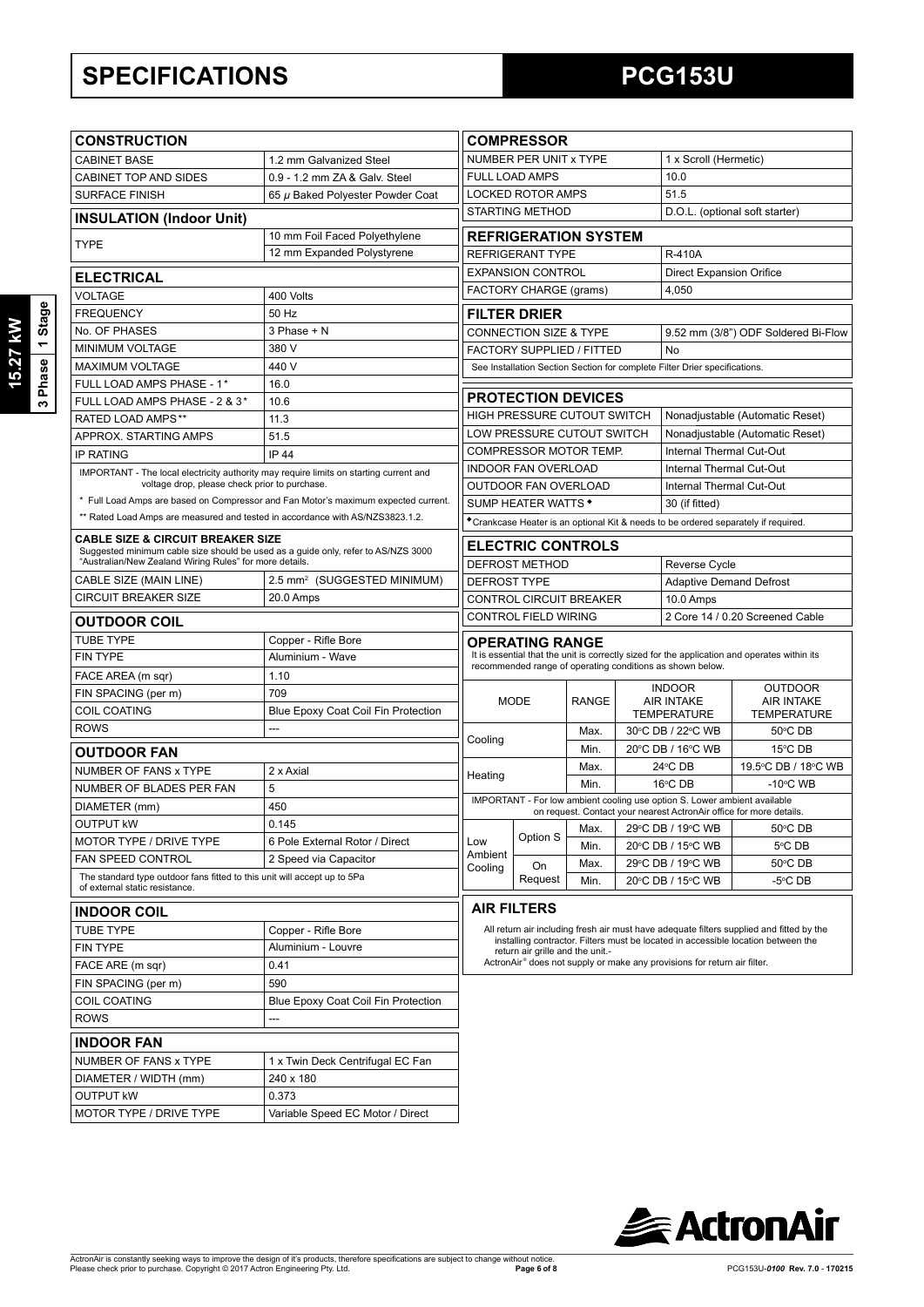

**PCG153U**

**15.27 kW**

15.27 kW

**WIRING DIAGRAM** 

ActronAir is constantly seeking ways to improve the design of it's products, therefore specifications are subject to change without notice.<br>Please check prior to purchase. Copyright © 2017 Actron Engineering Pty. Ltd.